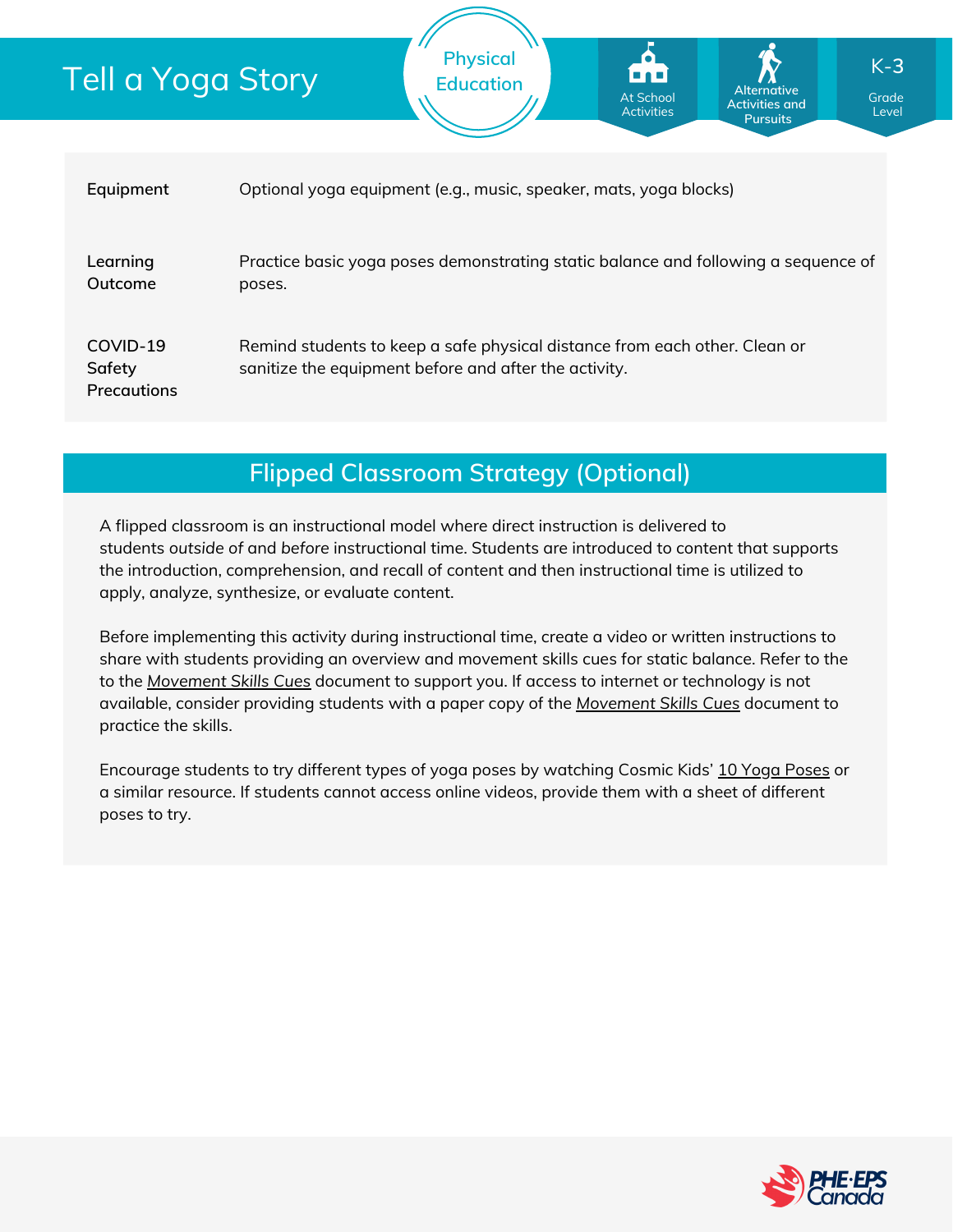# Tell a Yoga Story

**Physical Education**

# **Activity Description**

Encourage students to spread out at a safe distance from each other. Invite students to practice stretching their bodies and holding them in static positions in order to imitate commonly used yoga poses. If utilizing a flipped classroom approach, remind students to apply what they learned or reviewed in the video or written instructions.

Create a relaxing environment for the students, such as playing calming music, dimming the lights, or talking to them about focusing on calming their body as they do the poses. Tell a story using common yoga poses or show a yoga story to the class, such as The [Grateful](https://www.youtube.com/watch?v=-IVL7TmRK0w) Giraffe. Studies follow the different poses as the story is told. Yoga stories can incorporate poses such as the downward dog, cat cow, frog, cobra, butterfly, and more. For older students, consider challenging them to work in pairs or small groups to create their own yoga story.

## **Physical Education Competencies Reflection Questions**

### **MOVE**

**THINK**

**Develop psychomotor skills, tactics, and strategies that facilitate a variety of physical activities across diverse environments.**

**Develop cognitive skills and strategies for a variety of movement contexts that facilitate critical thinking, decision making, and problem solving.**

**Develop affective skills and strategies**

**others, and with their environment.**

## **that facilitate healthy and safe relationships with themselves, with**

### **ACT**

**FEEL**

**Practice behaviour skills and strategies that facilitate movement competence and confidence.**



Reflection is important to support learning during physical education. Consider asking students the reflection questions below and discuss the answers together.

- *How did your body feel during and after the activity? How did your mind feel?*
- *What parts of your body did you feel stretching when you did the different yoga poses?*



Grade Level

**Alternative Activities and Pursuits**

At School **Activities** 

K-**3**